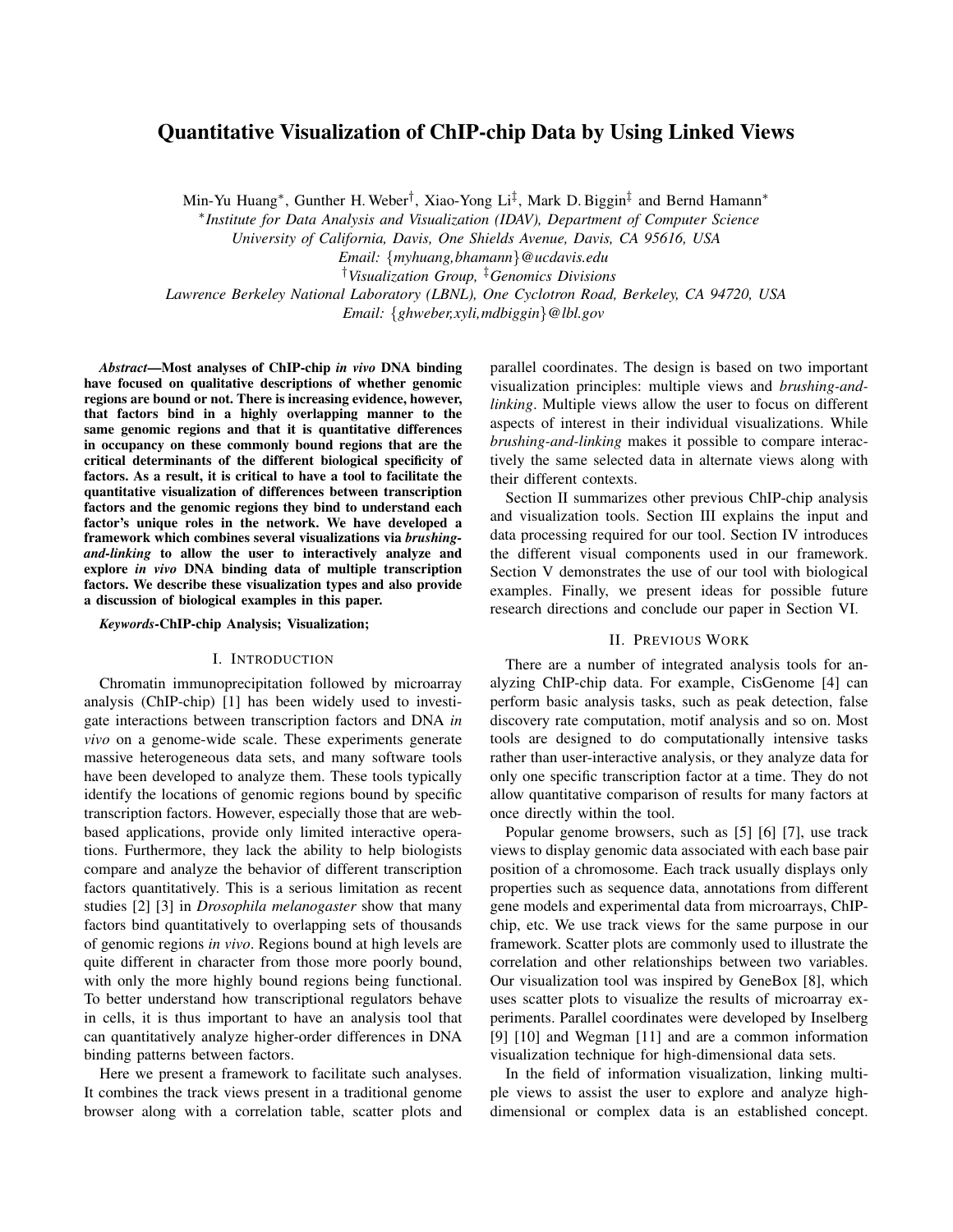Examples include the work of Henze [12] in computational fluid dynamics data and the WEAVE system [13] that uses Physical Views and Information Visualization Views to explore cardiac data. Both methods use linked views to define features by combining selected subsets of the data in individual views. Our framework was also inspired by PointCloudXplore (PCX) [14], which links various physical views and abstract views to help scientists discover new relationships in 3D, cellular resolution gene expression data from *Drosophila* embryos.

## III. INPUT AND DATA PROCESSING

The ChIP-chip data obtained from experiments are noisy and cannot be directly used as input for analysis tools. In our implementation, we smooth the data by using a sliding window of 675 bp ("base pair") and compute the average of all data within this window. Other noise-reduction techniques can also be applied instead.

To understand the relationships among transcription factors and their roles in the genetic network, we start by calculating the correlations for all pair-wise comparisons among transcription factors, *e.g.*,  $f_a$  and  $f_b$ ,  $f_a$  and  $f_c$ ,  $f_b$ and  $f_c$ , etc. We focus on genomic regions for one of each pair of factors that have been identified as significant above some defined false discovery rate (e.g. 1% FDR). Any existing peak detection tool can be applied to determine these "primary peaks" of binding along with the relative ChIP-chip scores at each peak (*i.e.,* the implied level of transcription factor occupancy). Thus, for each transcription factor, the input for our framework should contain at least the genome wide ChIP-chip scores, their locations in base pair, and also the locations of detected primary peaks.

Because the primary peak of  $f_a$  does not imply  $f_b$  will also have a primary peak at the same location, we compute correlation coefficients between pairs of factors as follows.

- i A transcription factor,  $f_a$ , is first chosen as the base.
- ii A subset of its primary peaks are selected for a given analysis, for example, the top 100.
- iii ChIP-chip scores of these two transcription factors,  $f_a$ and  $f_b$ , are looked up at the peak locations of  $f_a$  to form pairs of values. These pairs of ChIP-chip scores are used as coordinates for dots in a scatter plot and to calculate the correlation coefficient. A similar lookup operation for score pairs is also used for parallel coordinates.
- iv This process is repeated by choosing other transcription factors in turn as the base.

## IV. VISUALIZATIONS

Our current framework consists of a correlation table, track views in the genome browser, scatter plots and parallel coordinates. All these views are coupled together via *brushing-and-linking*. Detailed descriptions of these components are provided in the following sub-sections.



Figure 1. An example of the correlation table, showing correlation coefficients between all possible pair-wise comparisons among the transcription factors, *bicoid* (*bcd*), *giant* (*gt*), *kruppel ¨* (*kr*), *hunchback* (*hb*), *snail* (*sna*), *twist* (*twi*) and *schnurri*(*shn*). The coefficients were calculated using ChIPchip data from experiments using *Drosophila melanogaster* embryos. For simplicity, we only show two digits after the decimal point. The original value is shown in the tool-tip, or in the status bar when the cell is clicked for selection. The background color of each cell is interpolated using the color bar to the right (suggested by ColorBrewer, http://colorbrewer2.org) according to the correlation coefficient. Corresponding visualizations of cyan, blue, green and magenta boxes are shown in Figure 3(a), 3(b), 4(b) and 4(c), respectively.

#### *A. Correlation Table*

The correlation table window is the central graphical user interface (GUI) and the starting point of our analysis tools. Using this table, it is possible to load data sets of transcription factors and adjust parameters such as the number of primary peaks used in the correlation computation. The correlation table also triggers the creation of new views and hence serves as a view factory. Clicking on a table cell (*i.e.,*, a correlation coefficient) creates a new view with the scatter plot of that pair of transcription factors; clicking on a transcription factor name in the vertical table header shows a corresponding parallel coordinates view.

Figure 1 shows an example of the correlation table. In this table, the selected cell indicated by the cyan box represents the Pearson correlation coefficient of *bicoid* (*bcd*) versus *hunchback* (*hb*). Although other kinds of correlation coefficient, such as rank correlation, also could be used, a Pearson correlation places more emphases on the quantitative aspects of the data and thus is more appropriate. The coefficient was computed by first locating the top 100 primary peaks for *bcd*, and then finding the corresponding ChIP-chip scores for *hb* at those locations to form 100 pairs of data. Thus, each row in the table is computed based on the same locations of top primary peaks detected in the corresponding transcription factor shown in the vertical header. Because the primary peaks for each factor are not coincident in the genome, the table is not quantitatively symmetrical, *i.e.,*, *bcd* versus *hb* and *hb* versus *bcd* have different values.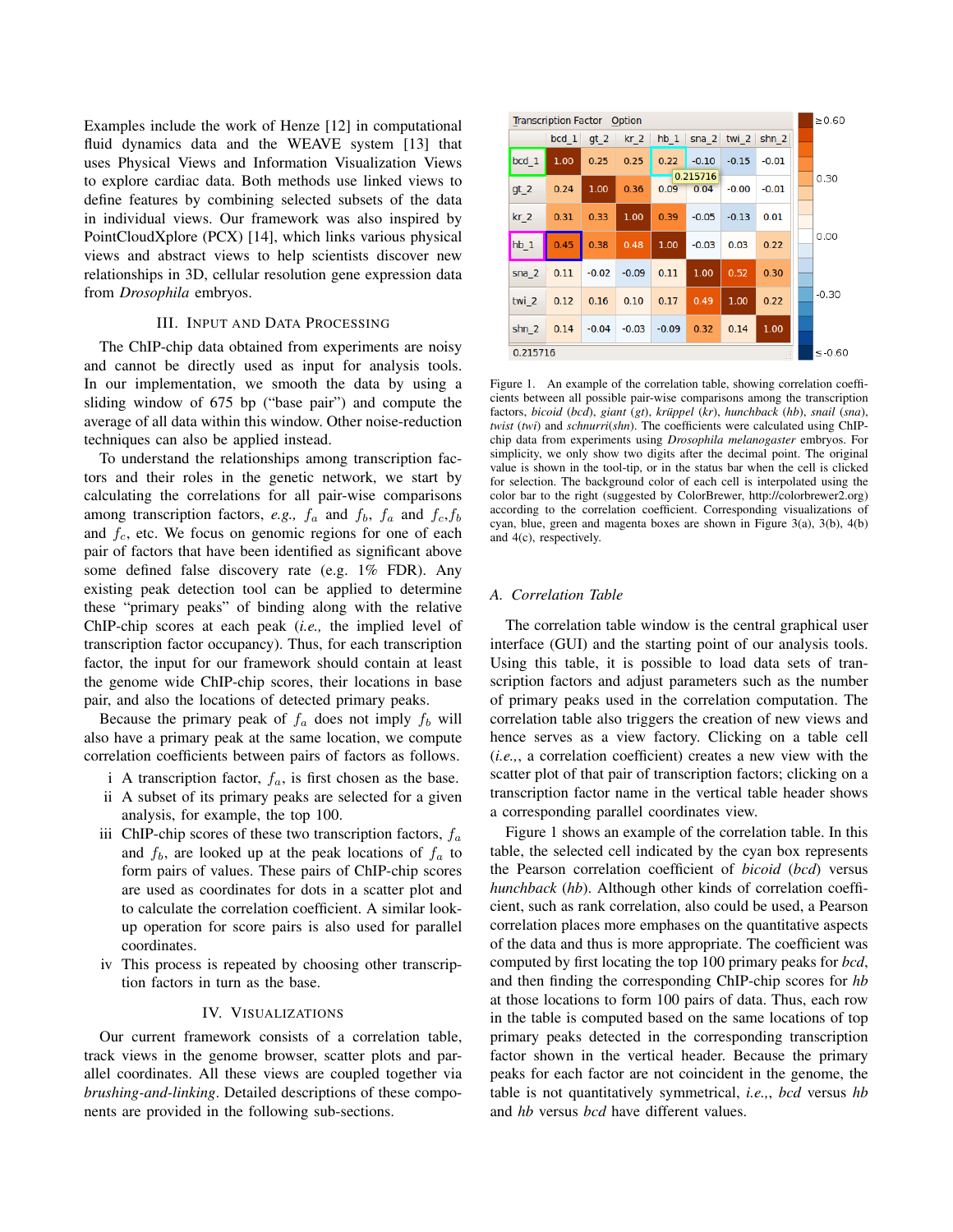## *B. Track View*

The track view is used to display annotations, sequences, ChIP-chip scores and other quantitative data using nucleic base pairs as abscissa like those in a typical genome browser. The user can switch the chromosome they would like to explore through the graphics user interface. Multiple tracks can be added into the view to display different properties at once. Besides displaying ChIP-chip scores, the track view allows the user to discover relationships between a transcription factor and DNA, such as where binding regions are located. Other visualization tools in our framework focus instead on relationships among transcription factors.

Figure 2 shows the track view window of the example we discussed in Figure 1. We hide transcription factors other than *bcd* and *hb* in this window for simplicity. The user can generate multiple sets of selections, with the same color or different colors, in the track view window, and they will be shown in other views via *brushing-and-linking*. The three regions selected in Figure 2 are also shown in Figure 3 and Figure 4.

## *C. 2D Scatter Plot*

The scatter plot is conceptually the simplest way to interpret each correlation coefficient in the correlation coefficient table. The relationship between two transcription factors is visualized in ChIP-chip score space. The X-axis represents the ChIP-chip score space of the reference transcription factor, while the Y-axis represents the ChIP-chip score space of the second factor. For example, Figure 3(a) shows the corresponding scatter plot of *bcd* versus *hb* selected in Figure 1; Figure 3(b) shows the scatter plot for *hb* versus *bcd*. Besides showing the correlation, scatter plots can easily show any non-linear relationship, support discovery of clusters of dots, or suggest more complicated relationship between two transcription factors in the plot.

Several components in the scatter plot window assist the user in navigating and interacting with the data. A gray bounding box represents the value range in ChIP-chip score space. It might be shown in an anisotropic coordinates for better visual results. Grids and scales are adjusted automatically when the user zooms in or out, or translates the view. Furthermore, an overview window at the corner provides a global context. In the overview window, the gray box indicates the value range in the ChIP-chip score space. A green box represents the viewing area of the primary scatter plot window in isotropic coordinates. The intersection point of the vertical line and the horizontal line in the overview indicates the center of the primary scatter plot window. This overview is particularly useful when the user zooms into the plot to explore only a small subsection. Chromosome selectors also provide means to explore different parts of the data. The user can also obtain each dot's basic information, such as its rank, base pair position, chromosome name and both transcription factors' ChIP-chip scores, by clicking on the dot.

#### *D. Parallel Coordinates*

Although one can use multiple 2D scatter plots to discover relationships among more than two transcription factors, it is not easy to work with multiple scatter plots at once. Parallel coordinates provide an alternative way to visualize or analyze high-dimensional or multi-variate data sets. Several examples are shown in Figure 4. Each vertical axis in the plots represents the ChIP-chip score space of an individual transcription factor, the scores being normalized by each factor's maximum score respectively. The red thick vertical part of one axis shows the score range of the base transcription factor used to compute correlation coefficients for the row in the correlation table. The blue thick vertical portions on the other axes represent the corresponding score ranges for the other factors. Corresponding ChIP-chip scores for transcription factors at the same base pair location are connected by the same polyline.

Since there are many polylines usually overlapping in the parallel coordinates, it can be difficult to see important information. We therefore implemented three enhancements to make it easier to discover relationships among factors. First, we added a *highlight mode* where the polyline under the cursor is enhanced while the other polylines are dimmed (Figure 4(c)). Detailed information about this highlighted polyline, such as rank and ChIP-chip scores, is displayed in the status bar. Second, we color polylines based on their rank for the base transcription factor (Figure  $4(a)$ ). This coloring scheme can help the user observe when peaks with different binding strength have different relationships with other transcription factors. Third, the user can re-arrange the order of axes by dragging them or the transcription factor's label in the horizontal header of the correlation coefficient table, allowing better visualization of relationships between neighboring axes. Our *brushing-and-linking* mechanism updates all parallel coordinates windows to reflect this changed order of axes.

## *E. Brushing-and-Linking*

ChIP-chip scores of different transcription factors along with related sequence data and annotation information form a complicated high-dimensional data set. Although each of the different visualizations introduced in the previous subsections can help the user focus on selected dimensions to explore and define some important features, many other features are usually more complicated and cannot be analyzed or understood well by a single visualization. One intuitive way to understand a high-dimensional feature is by combining information projected onto its sub-spaces. In our framework, each visualization type conceptually represents a sub-space of the original data set. The user can select a subset of data in any visualization (except the correlation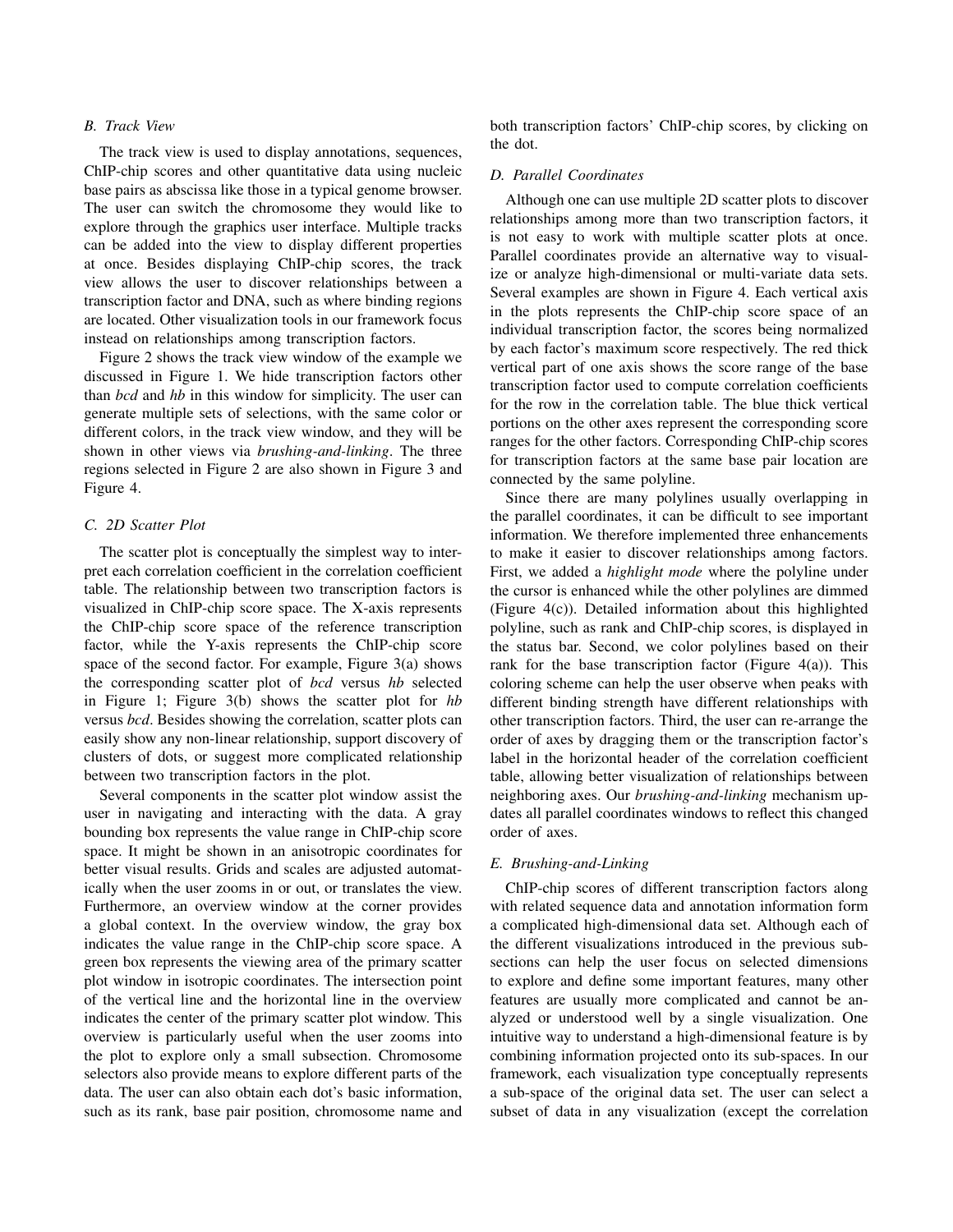

Figure 2. An example of the track view window. The three tracks shown represent gene annotations and ChIP-chip scores for *bcd* and *hb*, respectively. There are two regions brushed in red ( $\alpha$  and  $\gamma$ ) and one in blue ( $\beta$ ) around *eve*.



Figure 3. Shown are the corresponding scatter plots when a user clicks on the cells indicated by the cyan box (a) and the blue box (b) in the correlation table shown in Figure 1, respectively. In panel (a), the X coordinate of each dot represents the ChIP-chip score for each of the top 100 primary peaks in *bcd* and each dot's Y coordinate represents the corresponding ChIP-chip score in *hb* at the same base pair location. (b) shows the equivalent coordinates for *hb* on the X axis and *bcd* on the Y axis. Normal dots are shown in gray. Selections made in Figure 2 are also shown in these plots. The status bar shows the detailed information of the dot clicked by the user in the scatter plot.

table) to define a feature or area of interest. *Brushing-andlinking* allows the user to observe the same set of selected data in other visualizations, *i.e.,* in other sub-spaces. Our framework supports multiple brushes, *i.e.,* multiple sets of selection, in different colors to assist in the comparison of multiple features at the same time. Figure 2, Figure 3 and Figure 4 together provide an example of the use of *brushingand-linking*.

## V. CASE STUDY

The tools described in this paper use the output of ChIPchip experiments, files that contain the normalized probelevel enrichment scores genome wide, and the information of the bound regions identified above a defined FDR including the genomic location and the ChIP-chip score of each region. Our tool allows users without bioinformatics background to explore the functional relationships between factors by examining how the levels of binding by one factor or a group of factors at each genomic region correlates with those of other factors quantitatively.

We use transcription factors involved in *Drosophila* embryogenesis to demonstrate the usefulness of these tools. *Drosophila* embryo development is governed by several groups of transcription factors that coordinate different aspects of patterning. Along the anterior-posterior (A-P) body axes, pattern formation is initiated by the A-P early factors, *bcd*, *cad*, *hb*, *kr*, *gt*, *kni*, *tll* and *hkb*, which act in concert to regulate the latter patterning of the A-P pair-rule factors. Along the dorsal-ventral (D-V) axes, a separate group of D-V factors, including *dl*, *sna*, *shn* and *twi* regulate patterning.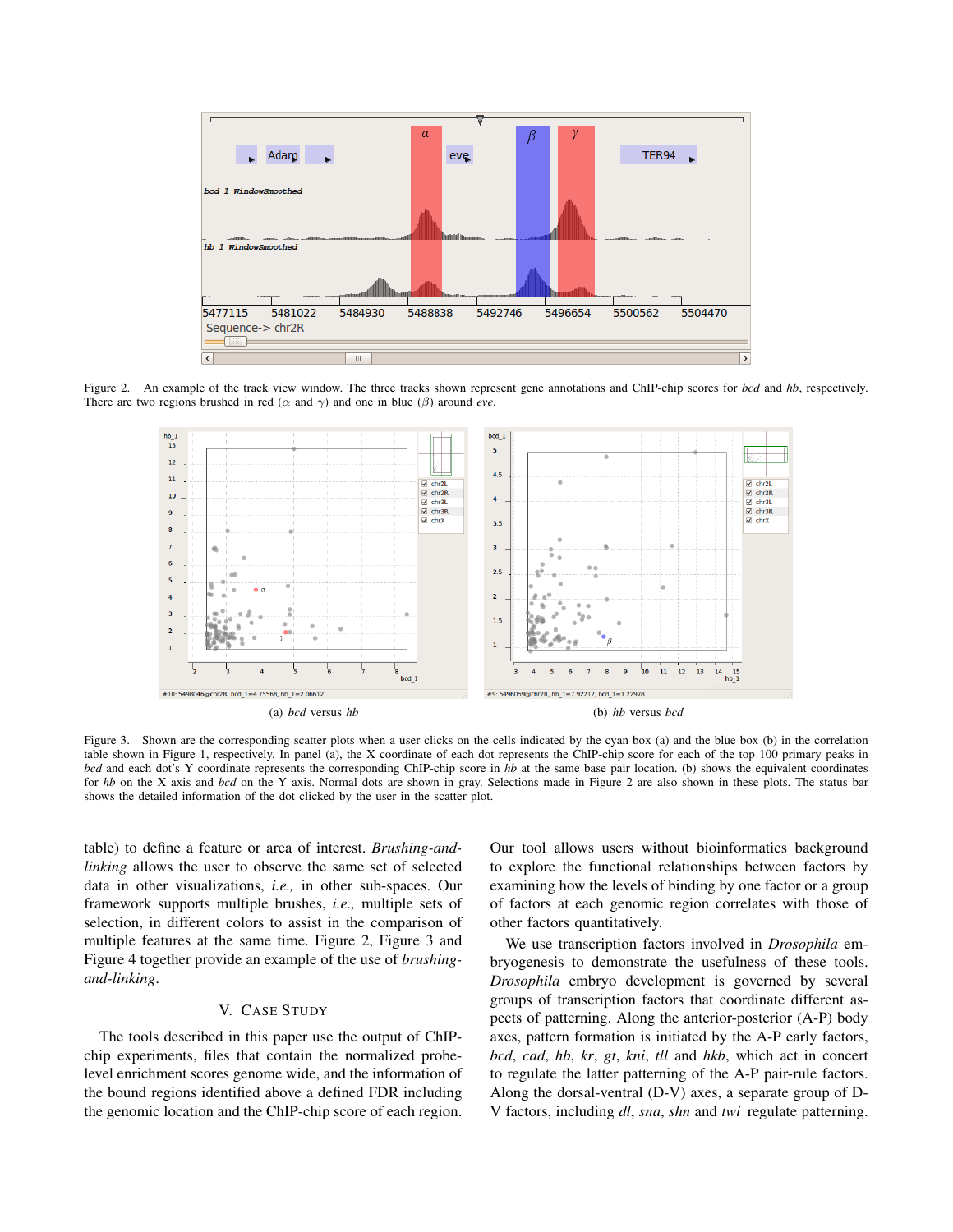

Figure 4. Examples of parallel coordinates. In (a), polylines are colored by their ranks in *hb* ChIP-chip scores. From high ranks to low ranks, red, yellow, green, cyan and blue represents 20 polylines, respectively. Panel (b) and (c) correspond to the parallel coordinates plots when a user clicks on the green box, and the magenta box in Figure 1, respectively. Color polylines in (b) and (c) represent selections made in Figure 2 via *brushing-and-linking*.

Factors that belong to the same functional group tend to regulate transcription via the same genomic regions, and as a result it is expected that their binding shows a preferential correlation. Figure 1 shows that indeed this is the case. When the binding levels for the top 100 most highly bound regions of each factor are compared, the binding by factors among the A-P early group (*bcd*, *gt*, *kr* and *hb*) tend to correlate more highly with each other than they do with members of the D-V group (*twi*, *sna* and *shn*). As has been shown previously, when additional factors are included in such analysis, more functional groups can be revealed [3]. Thus the correlation in binding levels can be useful guide to whether transcription factors are functionally related.

While such a correlation analysis can reveal functional relatedness between factors, the relationship between any two factors is usually more complex. Factors from different functional groups may regulate the same genes. For example, while the expression of most A-P and D-V factors are primarily regulated by members of the functional group they belong to, they are each to a small degree also regulated by factors of the other groups [15] [3]. Also, while members of the same class often share the same targets, there are important quantitative differences in the degree to which each factor controls these targets. Such complexities can be explored by either scatter plot or parallel coordinates plots. For example, as the scatter plots in Figure 3 show, while there are genomic regions that are bound strongly by both *bcd* and *hb* (*e.g.*, region  $\alpha$ ), other regions are bound strongly by *bcd* but weakly by *hb* (*e.g.,* region  $\gamma$ ), and vice versa (*e.g.*, region  $\beta$ ). Figure 2 also shows the same *bcd* and *hb* binding patterns to these three example regions using our genome browser view. These regions are each well studied enhancer elements of the *eve* gene:  $\alpha$  is the *eve* stripe 2 enhancer through which *bcd* and *hb* synergistically activate *eve* transcription [16];  $\gamma$  is the *eve* stripe 1 enhancer for which *bcd* is the chief activator [17]; and β, the *eve* stripe 4/6 enhancer which *hb* represses, while *bcd* has no known functional role [17].

Parallel coordinates plots also support exploration of complex aspects of binding by multiple factors. Figure 4(a) shows that *hb* binding overall has a higher correlation with the other A-P factors, *bcd*, *gt*, and *kr*, than it does with the D-V factors, *sna*, *twi*, and *shn*. However, some regions that are strongly bound by *hb* are at least modestly bound by D-V factors, suggesting that the associated genes may be regulated by both sets of factors. Figure 4(b) shows the example genomic regions  $\alpha$  and  $\gamma$  highlighted, allowing one to quickly see that the *eve* stripe 2 enhancer  $(\alpha)$  is bound strongly not only by *bcd* and *hb*, but also by *kr* and *gt* (two factors known to be important for defining the expression boundaries of *eve* stripe 2), but not by the other factors included in this analysis, whereas the *eve* stripe 1 enhancer ( $γ$ ) is only strongly bound by *bcd*. Similarly, Figure 4(c) shows that site  $\beta$  (*eve* stripe 4/6) is bound only by *hb*.

# VI. POSSIBILITIES FOR FUTURE RESEARCH AND **CONCLUSIONS**

Traditional ChIP-chip tools focus on fundamental analyses such as locating binding regions. We have presented a framework which combines several visualizations using to analyze higher-order relationships among different transcription factors in ChIP-chip data. We also have demonstrated using biological examples how easy-to-use and valuable this framework is for discovering functional relationships among factors.

There are still several challenges that remain to be tackled. One is to integrate more low-level analysis tools and also more visualization types into this framework to make it more